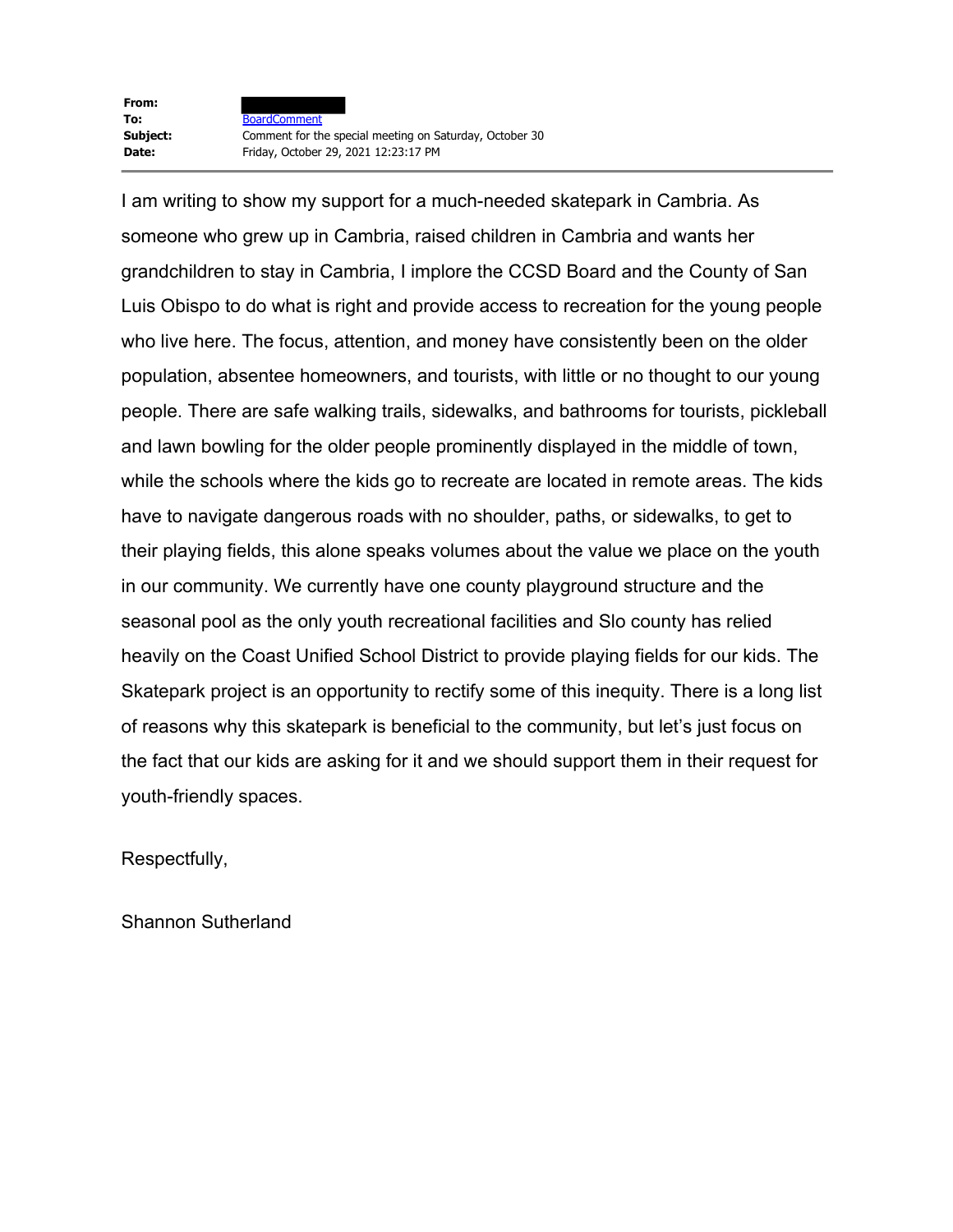| From:    |                                         |
|----------|-----------------------------------------|
| To:      | <b>BoardComment</b>                     |
| Subject: | FW: for the meeting on Saturday morning |
| Date:    | Friday, October 29, 2021 7:36:53 AM     |
|          |                                         |

To: 'Ossana Terterian' <oterterian@cambriacsd.org> Subject: for the meeting on Saturday morning

Ossana:

Good morning, Skate Cambria would like to submit the below link to show as our public comments tomorrow morning for the meeting at 10 a.m. it is less than 3 minutes and includes industry professional endorsing the project. Please let me know

you received and that the link is working on your end to be shared. Have a great day.

Thank you, Juli

Juli Amodei Creative Agent



Use link below:

https://youtu.be/twjGr36qdN0